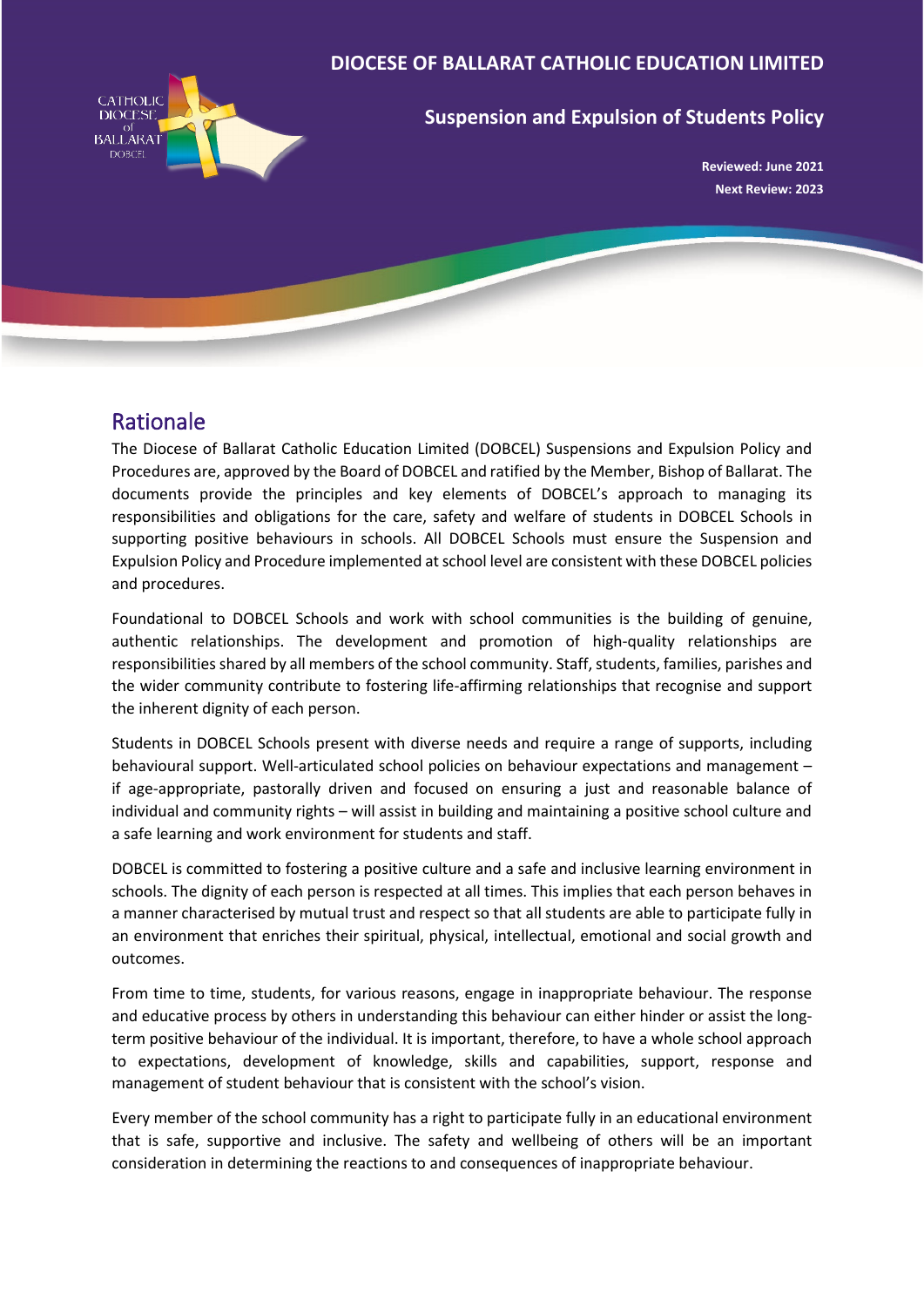# **Definitions**

**Expulsion:** Expulsion involves the termination of the contract entered into at the time of the enrolment by the parent(s)/carer(s)/relevant person.

Expulsion occurs when, following consultation with DOBCEL Principal, Education Consultant and Assistant Director: System Improvement that a student's attendance at their current school is permanently withdrawn by the Principal.

The School's enrolment agreement explicitly records at the time of acceptance of the enrolment of a student that unacceptable behaviour by a student, may result in suspension or termination of the student's enrolment.

The Principal, wherever possible, will work with the student and their parent(s)/carer(s)/relevant person to arrange enrolment with another school in accordance with this policy and procedures.

**Mature Minor:** The DOBCEL Board recognises that parents and carers are significant and essential partners with schools in actively supporting and nurturing the educational and wellbeing outcomes of children and young people from early years through adolescence. For this reason, DOBCEL Schools continue to engage parents in schooling matters even after the student has turned 18 and is legally recognised as an adult.

For a variety of reasons students under the age of 18 sometimes ask to make decisions on their own behalf, without involvement of their parents. The law recognises that a young person with sufficient maturity and intelligence may reach a stage where they are capable of making their own decisions about a wide range of issues including decisions about their education, healthcare and wellbeing before they are 18 years old. These young people are often referred to as 'mature minors'.

In such scenarios the Principal should consider the circumstances on a case-by-case basis and be satisfied that the young person has sufficient maturity, understanding and intelligence to comprehend the nature and effect of a particular decision. The Principal is, in the first instance, required to refer to the National Catholic Education Commission's Privacy Compliance Manual and to consult with DOBCEL Deputy Director and obtain the approval of the DOBCEL Assistant Director: System Improvement or the delegate of the DOBCEL Executive Director prior to determining whether a student is a 'mature minor'.

### **Relevant Person** means:

- a) where a student is living with his or her parent/s, is under 18 years of age and is not considered a mature minor –
	- a parent
	- an adult nominated by the parent
	- an adult from the suitable person list.
- b) where a student is in out-of-home care
	- a parent
	- an adult who is residing with, and providing care to, the child in the out-of-home care arrangement or
	- an adult from the suitable person list.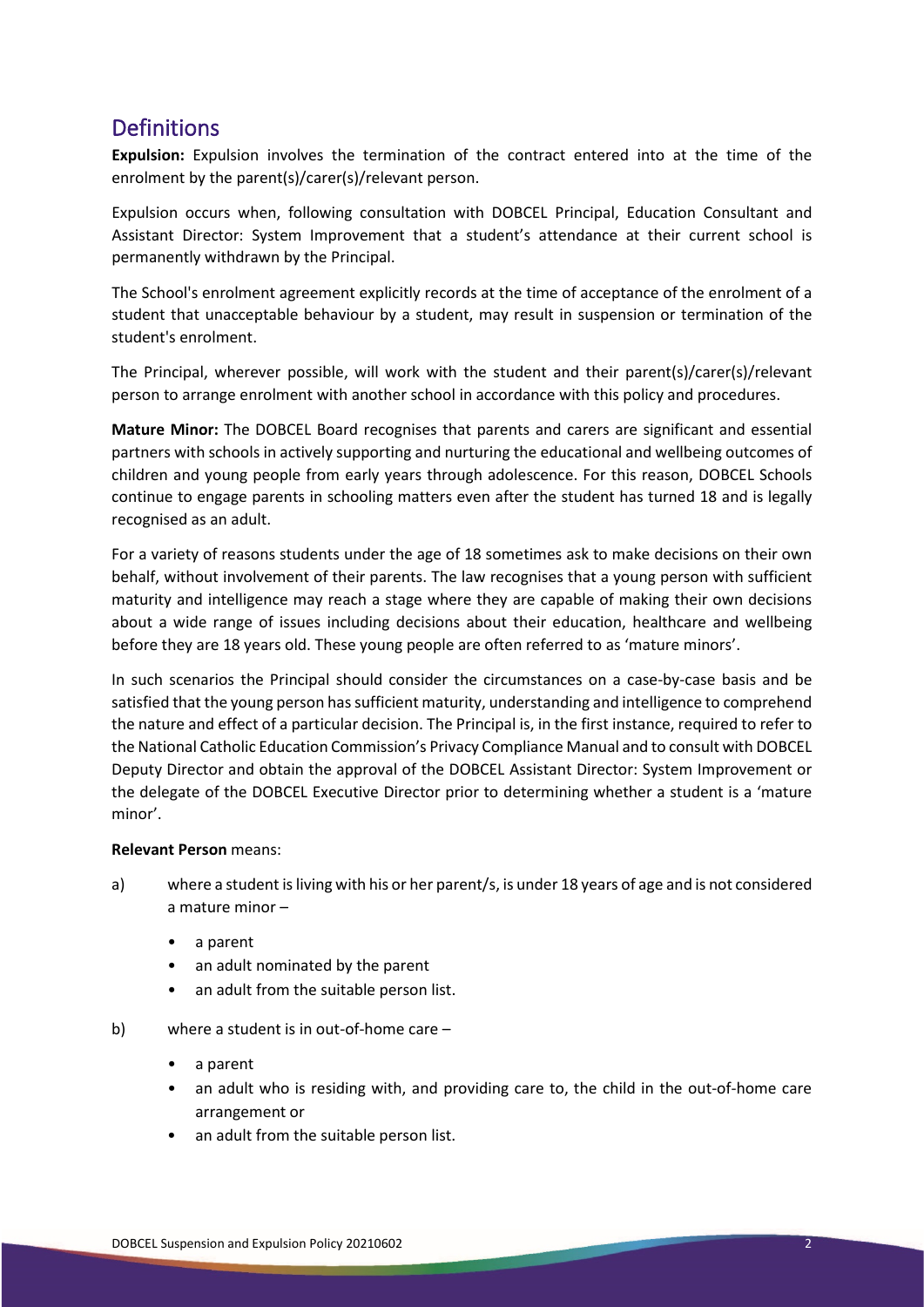- c) where a student is considered a mature minor
	- an adult nominated by the student
	- an adult from the suitable person list.

**Support Person:** Someone that the parent(s)/carer(s)/relevant person can nominate to act in the student's best interests and who may speak on their behalf. A support person cannot make a decision for the student.

A support person may assist parent(s)/carer(s)/relevant person:

- understand what is going during the meeting
- interpret for the parent if they do not speak or understand English.

The support person's details must be provided to the Principal prior to a meeting.

**Suspension:** Suspension occurs when a student's attendance at school has been temporarily withdrawn on the authority of the principal, for a set period of time.

Suspension allows the parties involved to reflect on and enter into dialogue about the behaviour and circumstances that have led to the suspension, and to plan and/or review learning and behaviour supports to assist a student to engage positively with school and learning.

**Vulnerable students:** The DOBCEL Board requires that the Principal of each DOBCEL School considers the special provisions that may apply where vulnerable students and families are concerned, in determining whether to instigate processes associated with suspension or expulsion. Such students include Aboriginal and Torres Strait Islander students, students with disabilities, students in out of home care, students from culturally or linguistically diverse communities and those with mental health concerns

# Principles of Governance

Gospel values and Catholic social teaching are reflected in DOBCEL policies on student wellbeing and influence a school's response to promoting positive pastoral and restorative principles and practices:

**Human Dignity** - Our common humanity requires respect for and support of the sanctity and worth of every human life. DOBCEL Schools uphold an unequivocal commitment to fostering the dignity, self-esteem and integrity of children and young people and to providing them with safe, supportive and enriching environments to develop spiritually, physically, intellectually, emotionally and socially.

**Common Good** - Each social group, therefore, must take account of the rights and aspirations of other groups, and of the well-being of the whole human family. The common good is reached when all work together to improve the wellbeing of society and the wider world. The rights of the individual to personal possessions and community resources must be balanced with the needs of the disadvantaged and dispossessed.<sup>[1](#page-2-0)</sup>

<span id="page-2-0"></span><sup>1</sup> [https://www.caritas.org.au/learn/cst/the-common-good.](https://www.caritas.org.au/learn/cst/the-common-good) See also The Light from the Southern Cross, op.cit., p.162.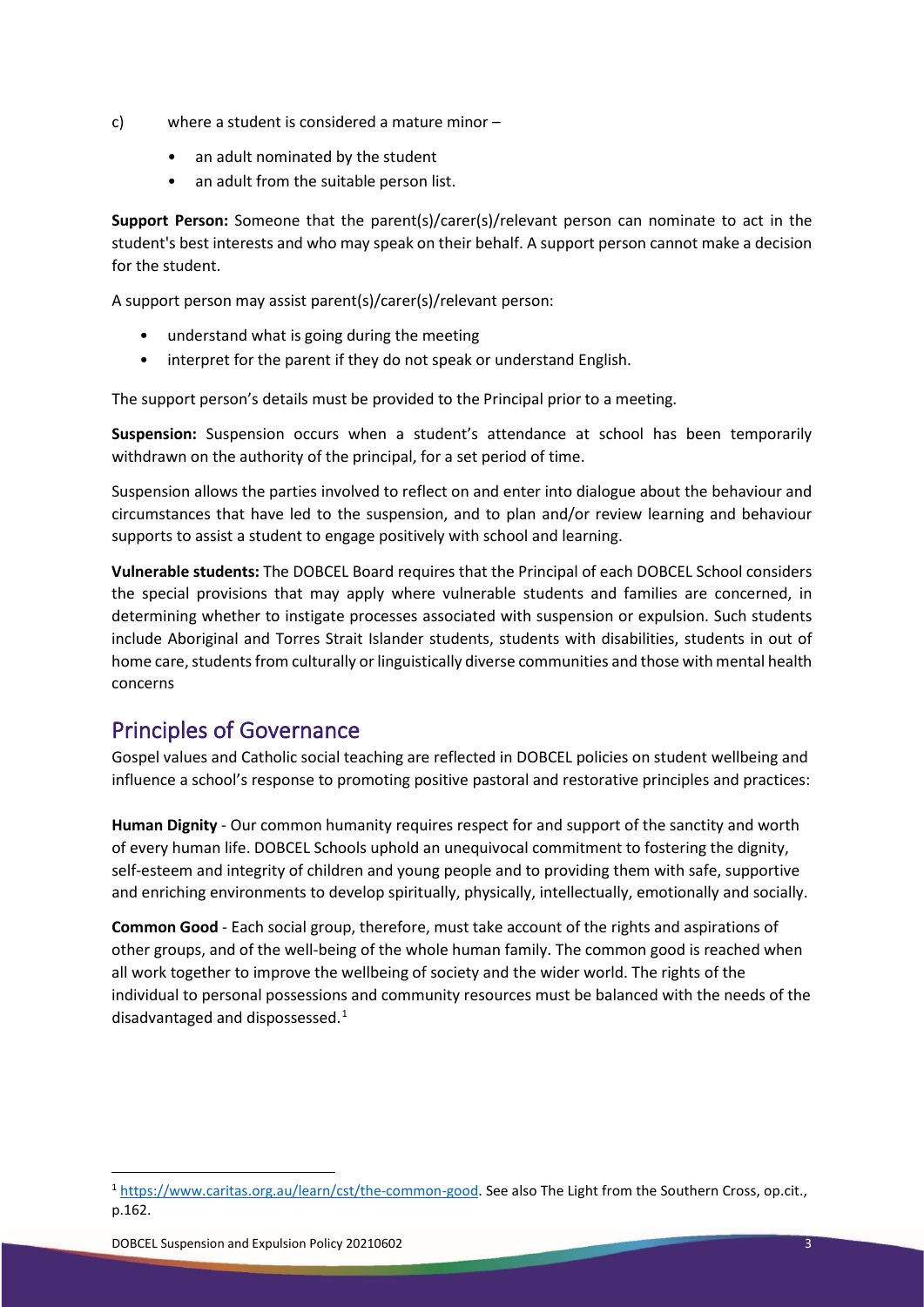# Guiding Principles – Suspensions and Expulsions

The Guiding Principles for effective management of suspensions and expulsions at DOBCEL Schools include:

#### **Fairness**

All students and staff have the right to be treated fairly and with dignity in an environment that is safe, free from disruption, intimidation, harassment, and discrimination. To achieve this, all schools must maintain high standards of student behaviour.

There will be cases of unacceptable behaviour where it will be in the best interests of the school community and/or the student involved for the student to be removed from the school for a period or completely. Suspension and expulsion are options available to the Principal in these extenuating circumstances.

#### **Ongoing learning**

Schools must ensure that, where practicable, prior to, and during processes of, suspension and expulsion:

- the appropriate personalised learning and behaviour support strategies have been used and documented
- the appropriate support personnel available within the school, DOBCEL and externally have been involved.

Collaboration and genuine engagement between DOBCEL, school staff, students and parent(s)/carer(s) are an important features of behaviour support in schools. All should be fully aware of the school's wellbeing and behaviour support policies and practices.

#### **Supporting vulnerable students**

In implementing a suspension and expulsion, the Principal will consider the special provisions that may apply where vulnerable students and families are concerned, notify the DOBCEL Assistant Director: System Improvement. These include students:

- of Aboriginal and Torres Strait Islander descent
- with disabilities
- from culturally and linguistically diverse backgrounds
- in out-of-home care
- presenting with mental health concerns.

#### **Diversity and equity**

When responding to behaviour concerns associated with a student with a disability, consideration must be given to the requirements of the *Equal Opportunity Act 2010* (Vic.), *Disability Discrimination Act 1992 (Cth) and Disability Standards for Education 2005* (Cth). These require that reasonable adjustments are provided to support students with a disability to access and participate in education on the same basis as other students.

#### **Transparency and voice**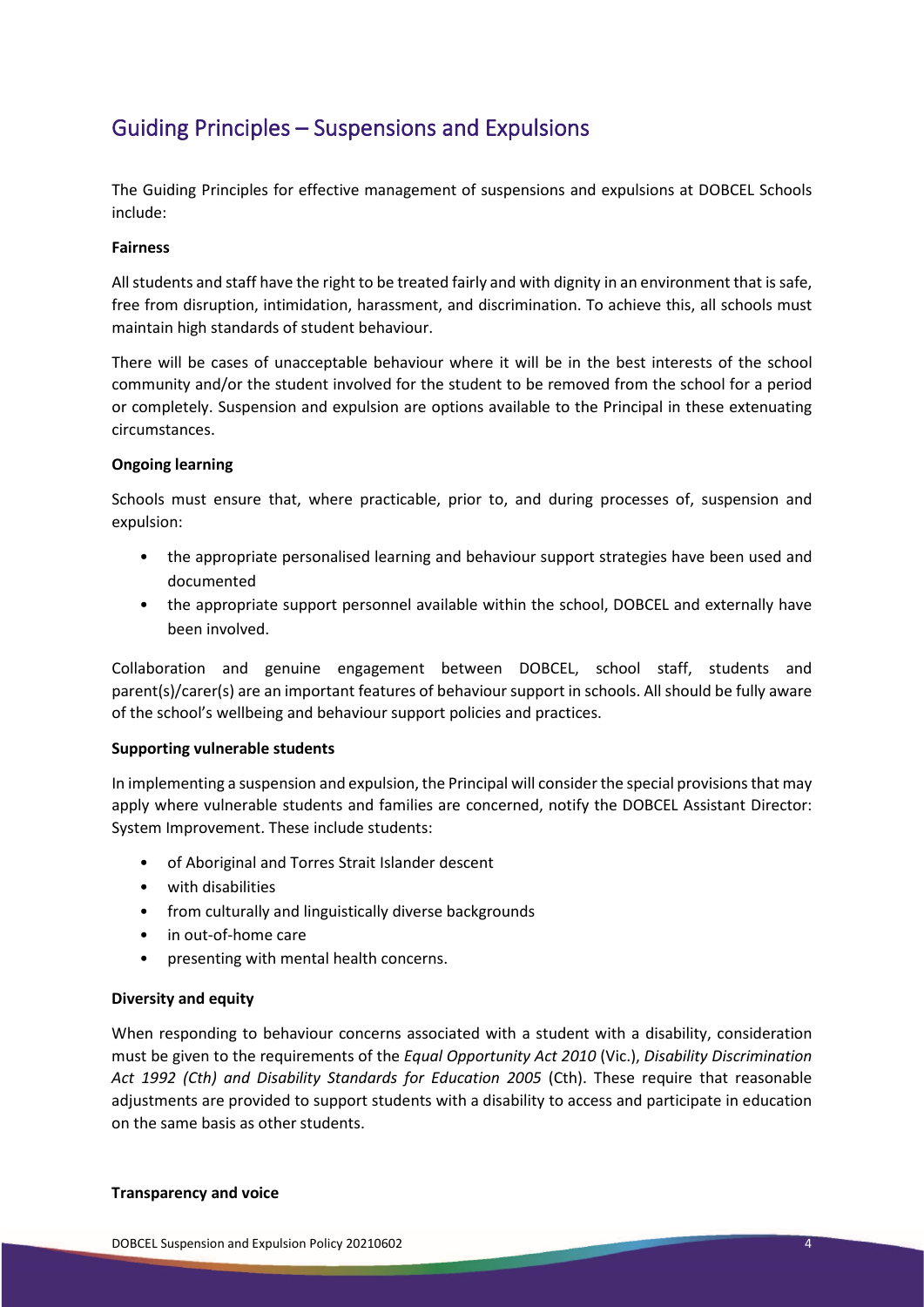Should parent(s)/carer(s) require a support person in order to participate fully in the suspension or expulsion process, a suitable person may be involved e.g. a member of a Local Aboriginal Education Consultative Group, an interagency support worker, staff from Victorian Aboriginal Child Care Agency (VACCA) or Victorian Aboriginal Education Association Incorporated (VAEAI). The responsibility for organising a support person rests with the student or parent(s)/carer(s).

The Principal must ensure that records are made and retained of any action taken in relation to behaviour support or interventions put in place for the student and, if deemed necessary, the implementation of suspension or expulsion processes.

In determining whether a student's behaviour is serious enough to warrant suspension or expulsion, the Principal will consider the safety, care and wellbeing of the student, staff and other students and, notify the DOBCEL Assistant Director: System Improvement to seek support. In such circumstances, the interests of the students will be balanced against the duty of care to, and the rights of, all members of the school community, and the legal obligations to, as far as reasonably practicable, provide and maintain a working environment that is safe and without risk to health.

Where requested, the Principal will assist the parent(s)/carer(s)/relevant person to access to counselling for the student.

### Policy Statement

DOBCEL Schools are required to :

- ensure that steps for managing suspensions and expulsions are clear;
- ensure that the policies and procedures are communicated to parents, guardians and students;
- ensure that there are procedures for maintaining a register of suspensions and expulsions;
- ensure that the policy and procedures are followed.

### Responsibilities

The DOBCEL Board will monitor to ensure that all DOBCEL Schools meet the minimum standards as they relate to student behaviour and suspensions and expulsions.

The DOBCEL Board will develop policies for Suspensions and Expulsions of Student and the Executive Director will monitor the implementation of that policy in DOBCEL Schools. Changes in the Suspension and Expulsions of Students policies will be communicated to Principals as soon as possible.

The Principal will report to Catholic Education Ballarat (CEB) via the Educational Consultant.

The Executive Director of DOBCEL Schools will report to the DOBCEL Board on the implementation and compliance across all schools in a regular schedule.

The Executive Director of DOBCEL Schools will provide resources to schools to support the development and implementation of school policy and procedures. Principals will receive training to ensure that schools comply with the policy.

The Executive Director of DOBCEL Schools will ensure that Principals can obtain advice on how to manage behavioural situations that may arise in their school.